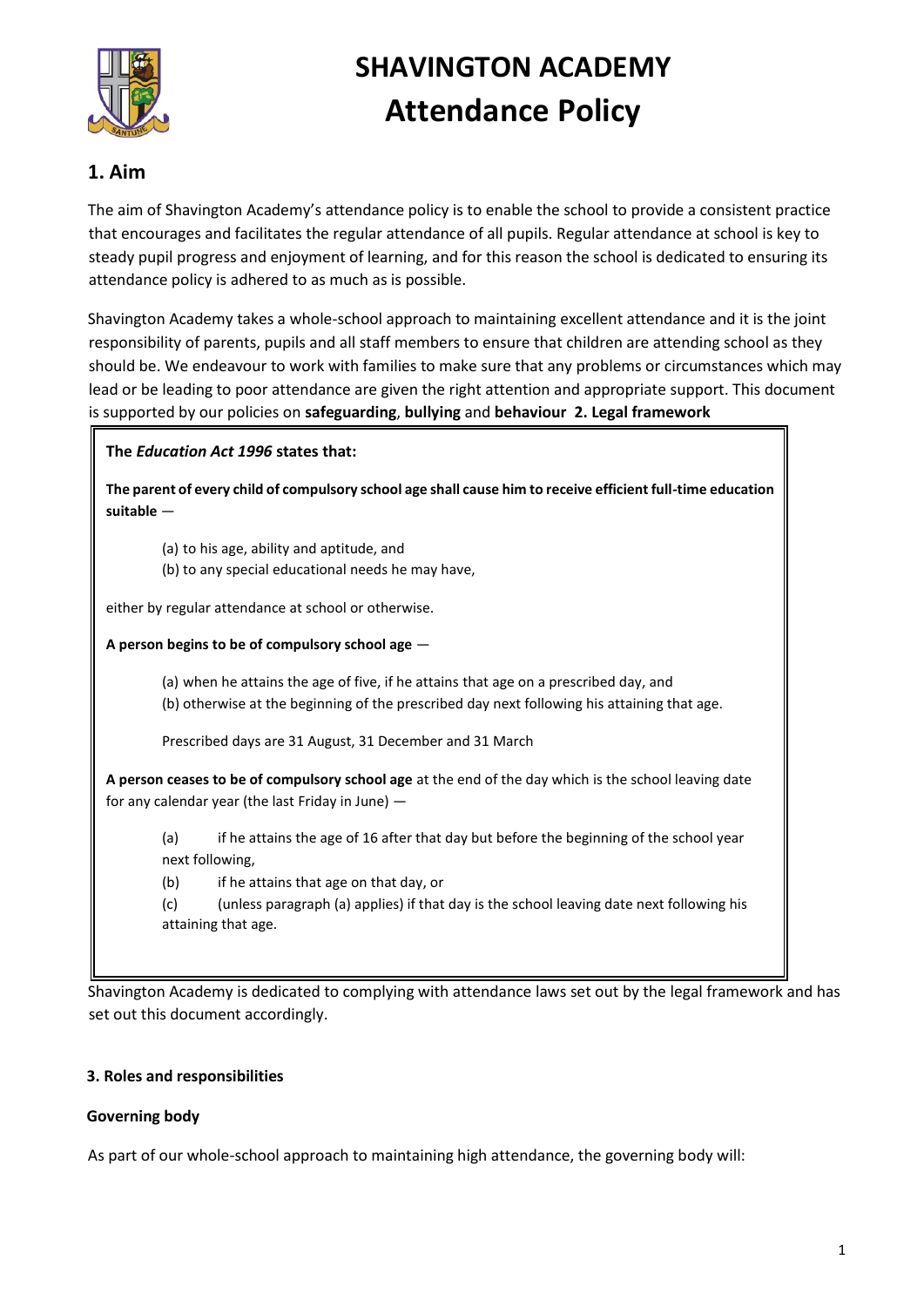- ensure that the importance of attendance is made clear by promoting the relevant school policies and guidance directed at parents and staff
- annually review the school's attendance rules and ensure that all provisions are in place to allow school staff, parents and children to implement the rules effectively
- ensure that all legislation regarding attendance is complied with and that up-to-date guidelines are communicated to parents, children and staff
- work out appropriate and accurate annual attendance numbers and future attendance targets, and submit these to the LA within an agreed timescale each year
- take time at governors' meetings to regularly review and discuss attendance issues that have arisen in order to stay on top of expected attendance targets for the year
- ensure that the school is implementing effective means of recording attendance and organising that data, including for children who are educated off-site
- ensure that they are clear on how to analyse attendance data and how to communicate the findings effectively to parents and staff
- ensure that senior leaders make the necessary referrals to the local authority and other relevant agencies in individual cases of non-attendance
- use any data gathered to devise solutions to problems, make the proper adjustments to attendance coordination and target set for the future.

## **School leadership team**

As part of our whole-school approach to maintaining high attendance, the school leadership team will:

- be active in their approach to promoting good attendance to pupils and their parents, which includes forming positive relationships with families
- ensure that the school's teaching and learning experiences encourage regular attendance and that pupils are taught the value of high attendance for their own progression and achievement
- coordinate with the governing body to monitor the implementation of the attendance policy and its effectiveness, with an annual full review
- ensure that all staff are up to date with the school's attendance process, legislation and government guidance, and that staff are fully trained to recognise and deal with attendance issues
- ensure that legislation and government guidance on attendance is complied with and that they (the leadership team) are up to date with any legislative changes and how to implement them
- nominate or appoint a senior manager to take the responsibility of overseeing and monitoring attendance provision and that this person has sufficient time and resources to give to this job
- report to the governing body each term.
- ensure that systems to record and report attendance data are in place and working effectively
- develop and engage with multi-agency relationships to help with poor attendance and support families who are having difficulties getting their child to attend
- document any specific interventions or steps taken to work with families to improve their child's attendance in case of future legal proceedings.

## **Teachers and support staff**

As part of our whole-school approach to maintaining high attendance, the school's teachers and support staff will:

• be active in their approach to promoting good attendance to pupils and their parents, which includes forming positive relationships with families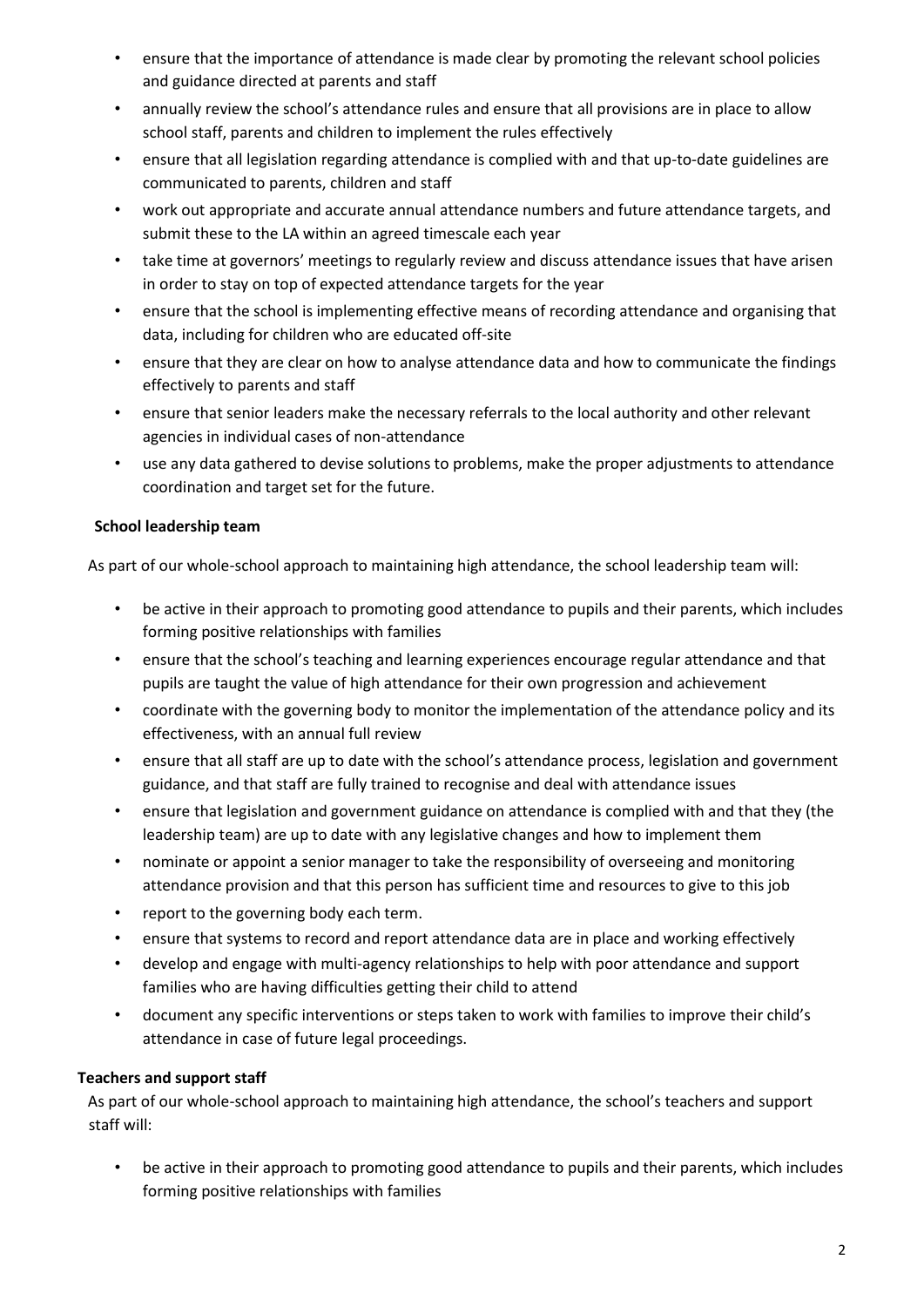- ensure that the school's teaching and learning experiences encourage regular attendance and that pupils are taught the value of high attendance for their own personal progression and achievement
- ensure that they are fully aware and up to date with the school's attendance process, legislation and government guidance, and that they will speak to another member of staff or seek support if they are unsure how to deal with an attendance issue
- ensure that they are following the correct systems for recording attendance and that attendance is taken daily
- contribute to strategy meetings and interventions where they are needed
- work with external agencies to support pupils and their families who are struggling with regular attendance. **Parents and carers**

As part of our whole-school approach to maintaining high attendance, we request that parents:

- engage with their children's education support their learning and take an interest in what they have been doing at school
- promote the value of good education and the importance of regular school attendance at home
- encourage and support their children's aspirations
- follow the set school procedure for reporting the absence of their child from school **(see section 4)**, and include an expected date for return
- do everything they can to prevent unnecessary school absences, such as making medical and dental appointments outside school hours
- use the school as a support when they or their child are having difficulties, and work to form a positive relationship with the school so that there is easy communication when a problem arises
- keep the school informed of any circumstances which may affect their child's attendance
- enforce a regular routine at home in terms of homework, bedtime, etc. so that the child is used to consistency and the school day becomes part of that routine. It is vital that the child receives the same message at home as they do at school about the importance of attendance
- do not take their children out of school for holidays during term time. If parents would like to make a special request for this, they may do so to the headteacher **(see section 4.5)**

## **Pupils**

As part of our whole-school approach to maintaining high attendance, we request that pupils:

- be aware of the school's attendance rules, and when and what they are required to attend. This will be communicated to them through the school staff, parents and the school timetable
- speak to their form tutor or another member of staff if they are experiencing difficulties at school or at home which may impact on their attendance
- attend all lessons ready to learn, with the appropriate learning tools requested and on time for the class. Lesson times will be made clear through their school timetable
- bring a note of explanation from their parents or carers to explain an absence that has happened or is foreseen
- follow the correct set school procedure if they arrive late **(see section 4.8)**. Pupils are held responsible for this and it is made clear to all pupils what this procedure is by their form tutors. This will help the school to monitor attendance and keep accurate records for the child's individual attendance, and is also vital for health and safety in the event of a school evacuation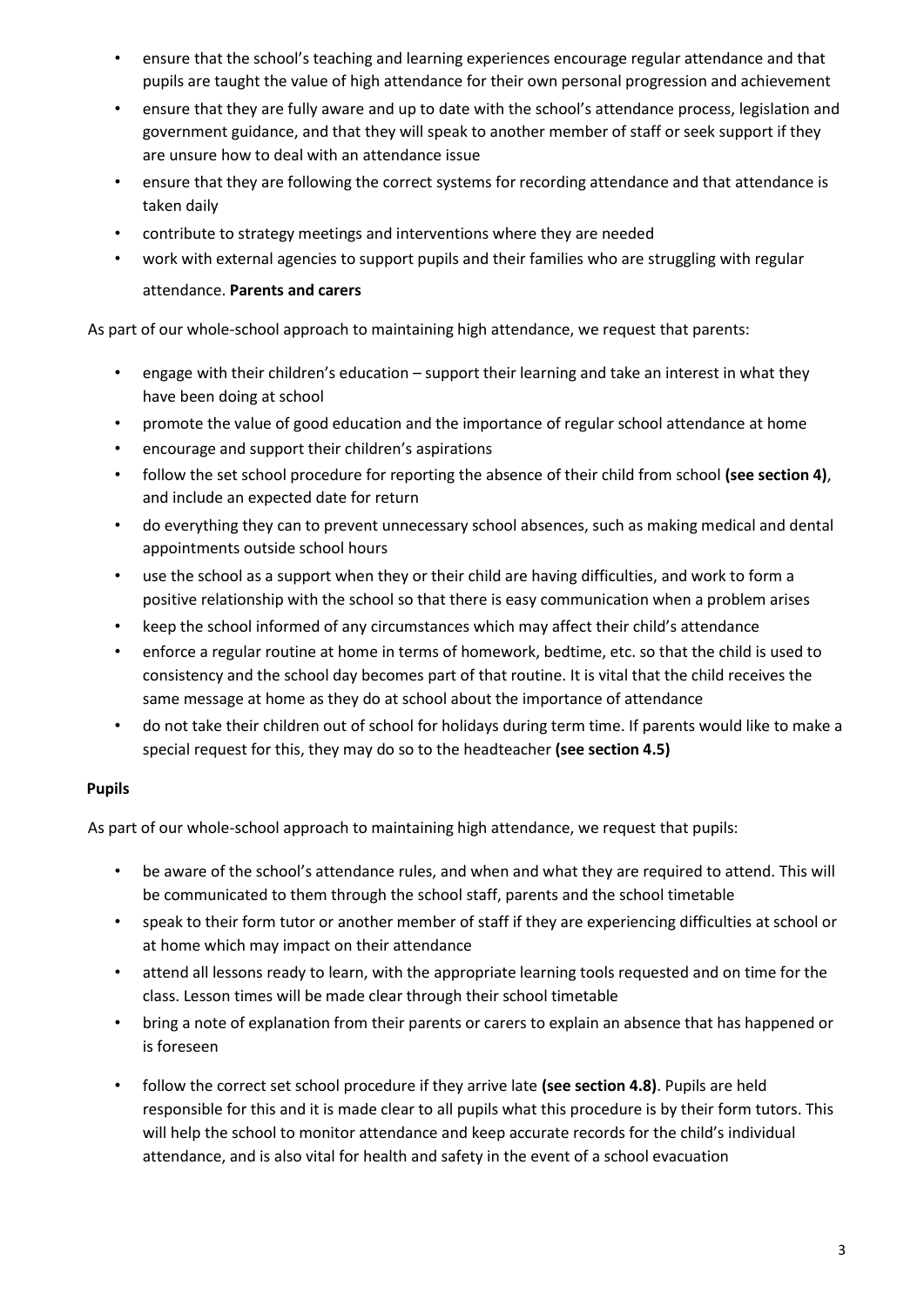#### **4. Categories of absence and procedure for reporting absences**

Absences will be treated as unauthorised unless a satisfactory explanation for the pupil's absence is given to the school. Parents cannot authorise absences.

Staff should make it clear on the school register when taking attendance whether a child's absence is authorised or unauthorised. Where staff have concerns regarding absences they should follow the school's safeguarding procedures.

When a child is to be absent from school without prior permission, parents should inform the school by telephone on the first day of absence and let them know what date they expect the child to return. Alternative arrangements will be made individually with non-English speaking parents or carers.

#### **4.1 Illness**

Most cases of absence due to illness are short term, but parents will need to make a phone call to alert the school on *the first day*/*each day* of absence.

For prolonged absence due to illness or frequent illness, parents may be asked to provide the school with medical evidence such as a note from the child's doctor, an appointment card or a prescription paper.

#### **4.2 Medical or dental appointments**

Parents should make every effort to ensure these appointments are made outside school hours. Where it cannot be avoided, children should attend school for as much of that day as possible.

#### **4.3 Authorised absences**

There may be some instances where the school will authorise absence such as for a family bereavement.

#### **4.4 Exclusion**

Exclusion is treated as an authorised absence. The head teacher/ pastoral leader/ subject teacher will arrange for work to be sent home.

#### **4.5 Family holidays and extended leave**

Parents should make every effort to ensure that family holidays and extended leave are arranged outside of school term time. Parents may request a leave of absence during term time. Requests for leave of this type must be made in writing to the headteacher in advance of the leave being taken. In the case of unforeseen circumstances, such as a family bereavement that requires the child to travel to another country, this will be taken into consideration.

Retrospective applications will not be considered and this time taken will be processed as unauthorised absence. The headteacher may only grant such requests in exceptional circumstances and the headteacher's decision is final on whether the request is approved and the length of absence approved.

All requests for authorised absence will be responded to in writing, and will outline the details of when the child is expected to return to school. Parents should contact the school immediately if there will be a cause for delay from the stated date of return.

It remains the headteacher's decision whether to authorise any request for absence during term time.

If permission is not granted, but the child is still absent, the absence is classed as unauthorised and parents may be subject to further action by the school or prosecution by the local authority.

#### **4.6 Religious observance**

Shavington Academy recognises that there may be times where children of different faiths observe religious festivals that fall outside of school holidays and weekends, and will allow authorised absence for these times.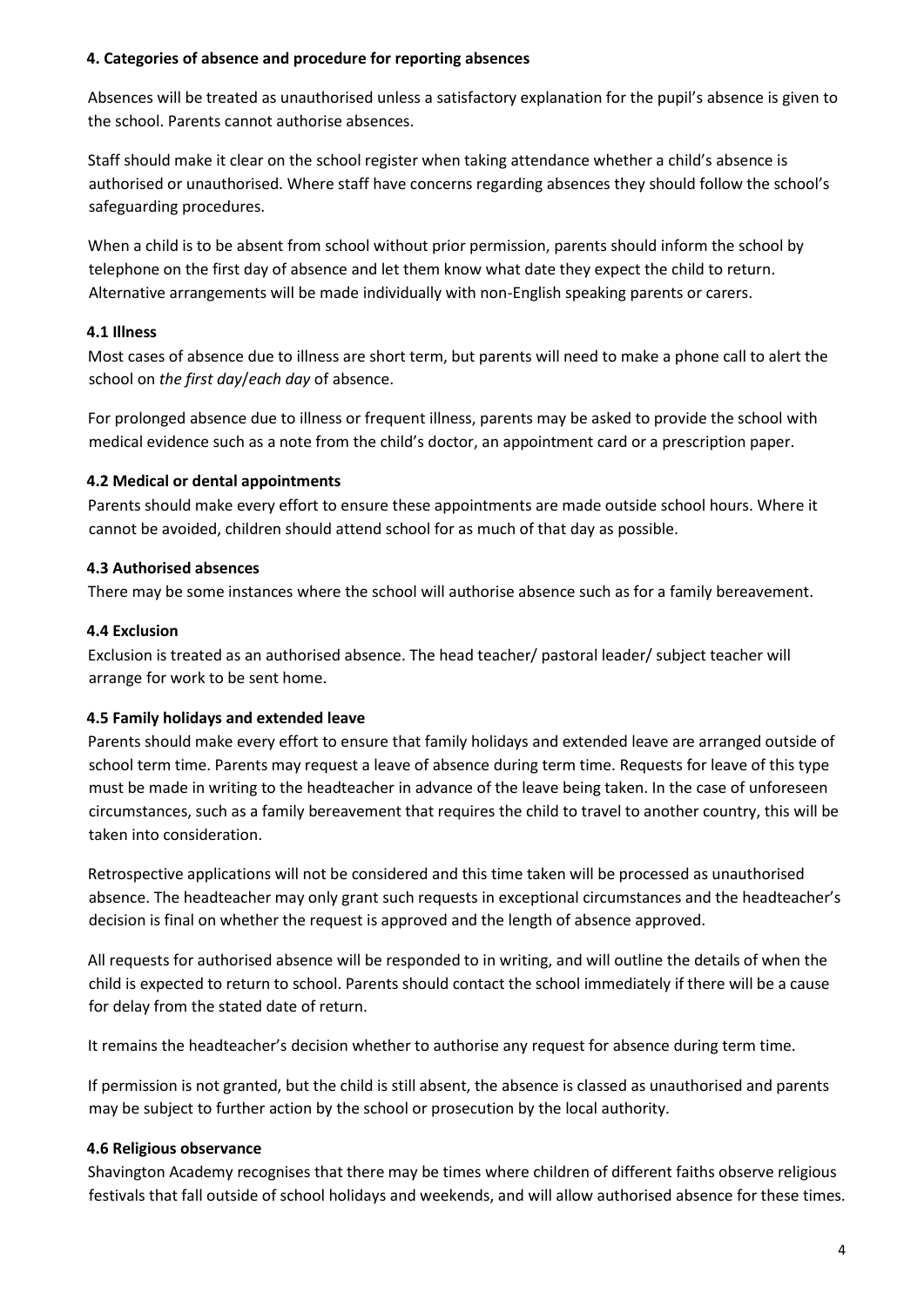Parents will be aware of these dates and should give the school written notification in advance.

#### **4.7 Study leave**

The school has a period of study leave leading up to GCSE and A Level examinations where pupils are granted authorised absence to revise at home. The school operates study sessions at school within this time to help with revision and to reduce the amount of time spent out of school.

#### **4.8 Late arrival**

Registration begins at 0*8.55* Pupils who arrive after this time but within the registration period will be marked as late. The registration period ends at *09.20.*

Pupils who arrive after the registration period has ended should go straight to pupil reception to sign in and give a reason for their lateness. Any unjustifiable reason for absence will be marked as unauthorised. It is vital that pupils sign in at the office to ensure that appropriate health and safety regulations are followed and that all pupils are accounted for.

A register is also taken at the start of all subject lessons by the subject teacher, and any unexplained absences reported back to pupil reception. If a student is late to the lesson this will be recorded on the register.

Persistent lateness may result in disciplinary action.

#### **5. School action: following up absences**

Class registers are passed to the school office at the end of the registration period. Where there are unexplained or unauthorised absences, the school will contact the parents or carers. If a pattern of unauthorised absences emerges, the deputy head/attendance officer/form teacher will contact the parent or carer to discuss possible reasons and school support systems that could help.

Parents will be contacted if a pupil gives a reason for an unauthorised absence and there is doubt about the truth of the excuse.

Form tutors will chase pupils for written explanation from their parents/carers for their absence upon the pupil's return from being away.

Where pupils have been away for either short or long term, the school will support that child when they reenter school to help them catch up on any work that they have missed.

Where a child has been absent from school for a period of more than 20 school days, and where the absence was unauthorised and both the school and LA have been unable to contact the parents, the school may remove the child from the school roll. The school will notify the local authority when such action is taken. The academy will complete all relevant CME paperwork and liaise with the LA to ensure the child's whereabouts.

The school will take disciplinary action against any pupils who are discovered to be persistently truanting and parents or carers will be contacted to discuss possible reasons and school support systems that could help. The school may take further action against the parents, including referral to the local authority to begin criminal proceedings against the parents.